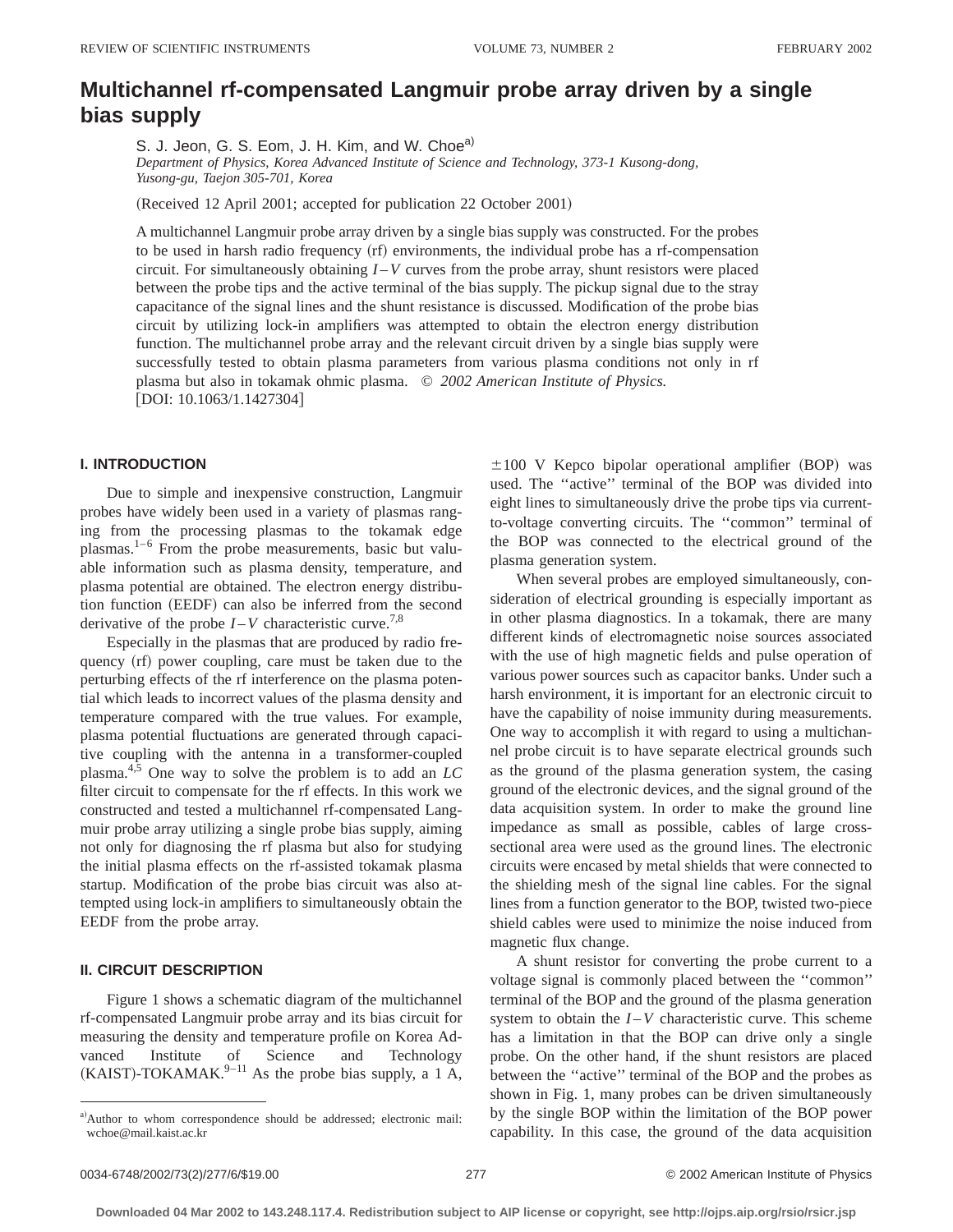

FIG. 1. Schematic diagram of the multichannel Langmuir probe array.

system should not be connected directly to the common point of the shunt resistors because the common voltage varies by hundreds of volts. Therefore the voltage signal across each shunt resistor is acquired through an isolation amplifier which electrically separates the shunt resistor common from the ground of the data acquisition system. The isolation amplifier used for the experiment was AD210, and it provided 2500  $V_{\text{rms}}$  and  $\pm$ 3500 V peak common mode isolation between the probe current pickup port and the signal output port, which is high enough for sweeping the common voltage.

In plasmas produced by rf power coupling, it is known that rf interference significantly affects the probe characteristic. Being different from a dc plasma where the plasma potential is invariant with time, the plasma potential in a rf discharge fluctuates with time often with an amplitude as large as  $T_e/e$  where  $T_e$  and  $e$  are electron temperature and charge, respectively. As a result, the collection current of the probe varies with time due to the fluctuating rf voltage across the probe and the plasma sheath. The fluctuating rf voltage, then, shifts the floating potential and distorts the probe characteristic. Due to this effect, overestimation (underestimation) of the electron temperature (density) inferred by the graphical method based on the distorted  $I-V$  curve is brought about compared with the true value. One method to solve the problem is rf compensation by using tuned rf filters.<sup>1–3</sup> A rf-compensated probe consists of a measurement tip, a floating electrode, and rf filters as shown in Fig. 2. The rf filters composed of *LC* parallel resonant circuits are tuned to the fundamental and the second harmonic frequency of the rf for plasma generation in order to increase the circuit impedance. They are inserted near the probe tip because the



FIG. 2. rf-compensation circuit using a floating electrode and *LC* resonant filters. The *LC* resonant filters are tuned to the fundamental and the second harmonic frequency of the rf for plasma generation (2.283 MHz in this case) in order to increase the circuit impedance.

stray capacitance of the lead wire between the probe tip and the rf filters reduces the circuit impedance to the ground. The floating electrode is connected through a shunting capacitor to the measurement tip. Its capacitance is determined in such a way that the impedance of the shunting capacitor is much smaller than the impedance of the plasma sheath at the operation rf frequency. The floating electrode increases the capacitance and reduces the resistance of the sheath, which results in reducing the voltage division ratio of the sheath impedance to the circuit impedance. In this way, the floating electrode and the rf filters cancel the rf voltage fluctuation between the probe tip and the plasma sheath. Since the rf signal contains a large second harmonic, the filters should have resonance at both  $\omega$  and  $2\omega$  where  $\omega$  is the rf frequency.

For the signal lines from the rf filters to the input of the measurement electronics, coaxial cables were used to reduce capacitive coupling of the rf noise and to provide electromagnetic shielding. By using coaxial cables, the coupling capacitance is reduced approximately as

$$
\frac{1}{C_{\text{coupling}}} = \frac{1}{C_{\text{direct}}} + \frac{1}{C_{\text{coax}}},\tag{1}
$$

where  $C_{\text{direct}}$  is the capacitance between the signal line and the stainless steel tubing which encases the probe when a coaxial cable is not used, and  $C_{\text{coax}}$  is the capacitance of the coaxial cable.

In the plasmas where high time resolution of the probe measurement is required, it can be accomplished by sweeping the bias voltage from a negative to a positive value, for example, with a triangular wave form. In this case, consideration on the sweeping frequency must be given. As shown in Fig. 3, the shunt resistance  $R_{\text{shunt}}$  and the stray capacitance of the coaxial cable and the measurement electronics casing  $C_{\text{stray}}$  form a differential circuit. Thus the shunt resistor ad-



FIG. 3. An equivalent differential circuit consisting of a shunt resistance and the stray capacitance due to the shielding metals and coaxial cables.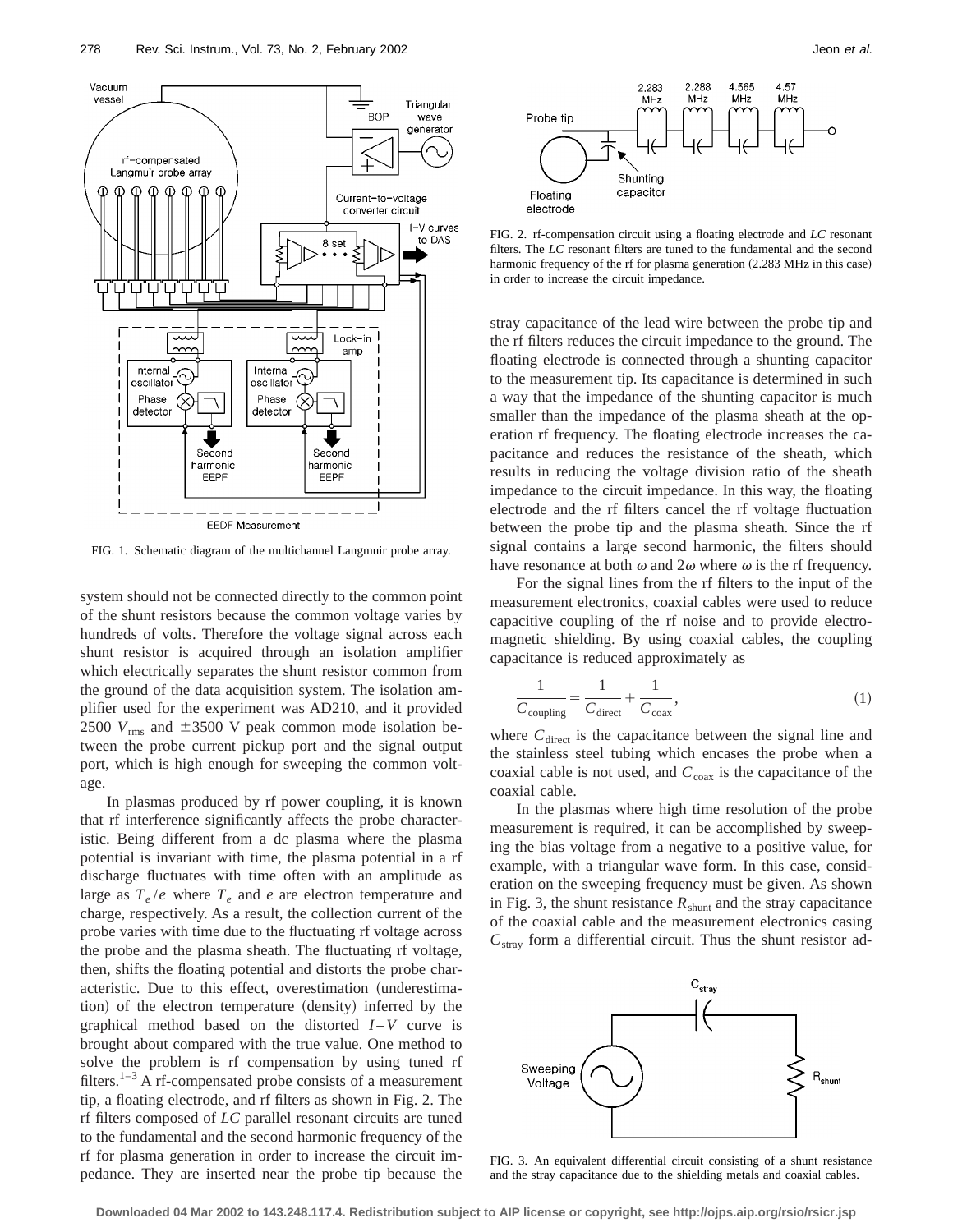

FIG. 4. (a) Differential pickup signal across a 1 k $\Omega$  shunt resistor for 500 Hz, 200  $V_{pp}$  sweeping bias voltage. (b) Amplitude of the pickup signal for 125, 250, 500, and 1000 Hz frequencies of the sweeping voltage.

ditionally picks up a voltage that is proportional to the time derivative of the sweeping voltage  $V_{\text{sween}}$ , i.e.,

$$
V_{\text{pickup}} = R_{\text{shunt}} C_{\text{stray}} \frac{dV_{\text{sweep}}}{dt}.
$$
 (2)

Figure  $4(a)$  shows the sweeping voltage and the differential pickup signal at the 1 k $\Omega$  shunt resistor by a 500 Hz, 200  $V_{pp}$ triangular sweeping voltage anda2m coaxial cable from the probe tip to the current-to-voltage converter circuit. Equation  $(2)$  indicates that the sweeping frequency of the bias voltage should not be too high because the pickup voltage becomes large with respect to the probe output signal. In order to minimize the undesirable pickup voltage, the stray capacitance should be reduced by using short coaxial cables with high characteristic impedance, or by using a small value of the shunt resistor. Figure  $4(b)$  plots the amplitude of the pickup signal for the 125, 250, 500, and 1000 Hz sweeping frequencies of the probe bias voltage. The figure shows that the pickup voltage can also be reduced by choosing as low a sweeping frequency as possible within the experimental conditions.

Conversely, the stray capacitance can be measured from the frequency response of the pickup signal. For instance, the stray capacitance calculated from Eq.  $(2)$  with the measured values is about 200 pF. It turns out to be the same as the capacitance of the coaxial cable with 50  $\Omega$  characteristic impedance  $(100 \text{ pF/m}).$ 

### **III. EEDF MEASUREMENT**

In addition to the  $I - V$  characteristic curves, the fabricated rf-compensated probe array is also capable of measuring the EEDF by slight modification of the bias circuit using lock-in amplifiers. The electron energy distribution function  $f_E$  is obtained from the second derivative of the collection current with respect to the probe bias voltage.<sup>7,8</sup> The EEDF, electron density, and average electron energy are given as

$$
f_E = \epsilon^{1/2} f_P = \frac{4}{A_P e^2} \sqrt{\frac{m_e V_\phi}{2e}} \frac{d^2 I}{dV_\phi^2},
$$
 (3)

$$
n_e = \int f_E d\,\epsilon,\tag{4}
$$

$$
\langle \epsilon \rangle = \eta_e^{-1} \int \epsilon f_E d\epsilon, \qquad (5)
$$

$$
\epsilon = eV_{\phi},\tag{6}
$$

$$
V_{\phi} = V_{\text{pl}} - V_b \,,\tag{7}
$$

where  $f_p$  is the electron probability distribution function,  $m_e$ is the electron mass,  $A_p$  is the probe tip area,  $V_b$  is the probe bias voltage, and  $V_{\text{pl}}$  is the plasma potential which is determined as the bias voltage of the zero crossing of  $d^2I/dV_{\phi}^2$ .

In this work we used the harmonic detection technique<sup>7</sup> to obtain the second derivative  $d^2I/dV_{\phi}^2$ . If a small ac signal  $v(t) = v_0 \sin \omega t$  is superimposed on the dc probe bias voltage  $V_b$  ( $v_0 \ll V_b$ ), Taylor expansion of the probe current is expressed as

$$
I = I(V_{\phi} + v) = I(V_{\phi}) + v_0 \sin \omega t \frac{dI}{dV_{\phi}}
$$
  
+ 
$$
\frac{1}{2!} (v_0 \sin \omega t)^2 \frac{d^2I}{dV_{\phi}^2} + \cdots
$$
 (8)

The dominant term of the second harmonic  $2\omega$  is given by

$$
I_{2\omega} = \left(\frac{v_0^2}{4} \frac{d^2 I}{dV_{\phi}^2}\right) \cos 2\omega t.
$$
 (9)

Therefore the second derivative of the probe current with respect to the bias voltage can be obtained by simply measuring the amplitude of the second harmonic of the superimposed ac signal.

On the bottom side of Fig. 1, the EEDF measurement part added to the bias circuit is depicted. The sinusoidal signal generated by the internal oscillator of a lock-in amplifier is superimposed on the bias signal through a 1:1 transformer. The impedance of the primary winding of the transformer is larger than the output impedance of the internal oscillator at the operating frequency to effectively transfer the reference sine wave. The operating frequency used for the experiment was chosen to be 7.5 kHz because the output bandwidth of the current-to-voltage converter circuit was 20 kHz. The lock-in amplifier is able to process a signal at a multiple of the internal oscillator frequency.

**Downloaded 04 Mar 2002 to 143.248.117.4. Redistribution subject to AIP license or copyright, see http://ojps.aip.org/rsio/rsicr.jsp**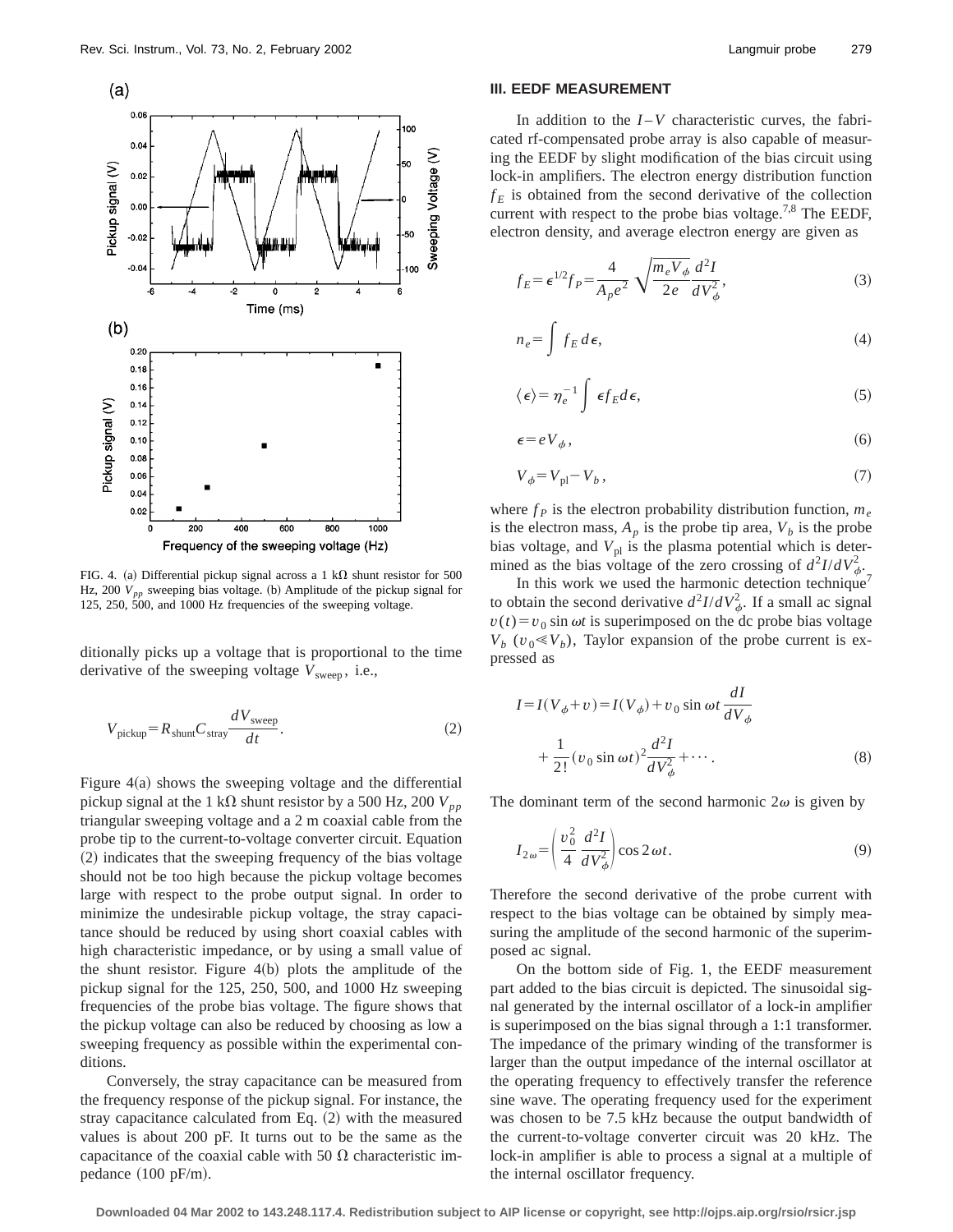

FIG. 5. A schematic drawing of the transformer-coupled plasma source.

### **IV. EXPERIMENTAL RESULTS**

Figure 5 shows the plasma source consisting of a cylindrical chamber of 72 cm diameter, 41 cm height, and a single-turn loop antenna of 54 cm diameter. The operating rf frequency was 2.28 MHz and the helium plasma was produced at 50 mTorr gas pressure. Four rf-compensated probes were installed in the radial direction toward the chamber center and they were located 9.5 cm below the dielectric window. The probes were driven simultaneously by a 1 A,  $\pm 100$ V BOP. The tungsten probe tips had 0.5 mm diameter and 10



FIG. 6. *I* –*V* characteristic curves obtained from a rf-compensated probe and from a bare probe.

mm length. The circular-shaped floating electrode was made of a 0.5 mm tungsten wire with 20 mm diameter, which was connected to the probe tip through a 2200 pF capacitor. Two *LC* resonator filters were tuned at slightly different frequencies from each other to provide a wider bandwidth.

One of the *I* –*V* characteristic curves obtained from the rf-compensated probes was compared with that acquired from a bare probe which had no rf compensation circuit in order to investigate the effects of the rf on probe measurements. As shown in Fig. 6, the slope of the compensated probe  $I - V$  curve is steeper than that of the uncompensated



FIG. 7.  $I-V$  curves simultaneously acquired by the four probes installed in the transformer-coupled rf plasma source. The probes were located 22 cm from the radial center, 50  $\Omega$  shunt resistors were used, and the sweeping frequency of the bias voltage was 125 Hz.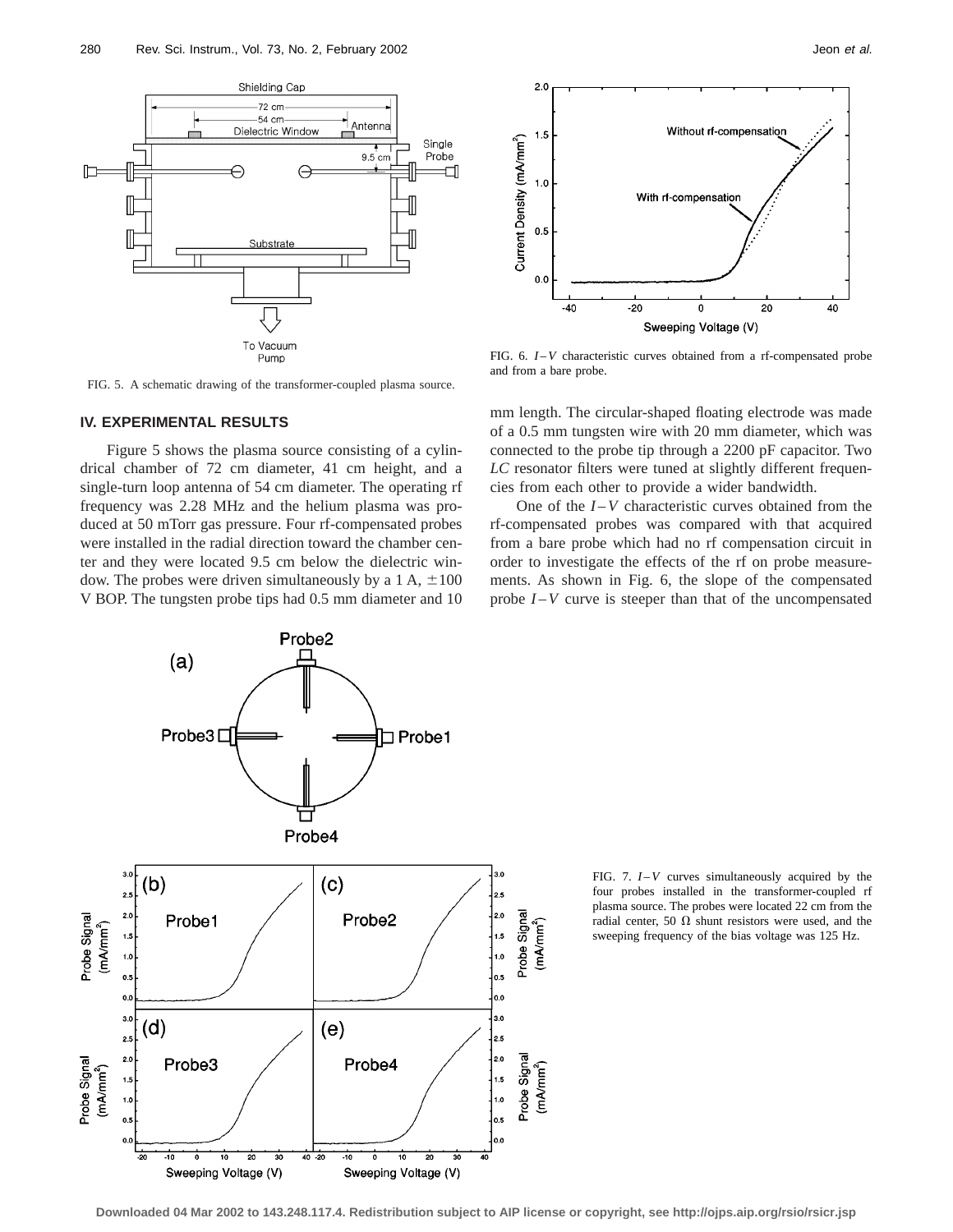

FIG. 8. Radial profiles of the (a) electron density and (b) temperature interpreted from the  $I - V$  curves simultaneously acquired by the four Langmuir probes.

one in the electron retardation region. This results in the electron temperature evaluated from the compensated probe to be about 0.5 eV lower than the other, which is about a 15% difference.

The  $I - V$  curves that are obtained simultaneously from the four probes are plotted in Fig. 7. In order to have as low pickup voltage as possible originating from the stray capacitance of coaxial cables and the sweeping frequency of the bias voltage, the shunt resistance and the sweeping voltage were chosen as 50  $\Omega$  and  $\pm 40$  V, respectively, with a 125 Hz triangular wave form.

By fitting each of the simultaneously acquired  $I - V$ curves at intervals of two centimeters, the plasma density and temperature profiles were obtained, and the results are depicted in Fig. 8. As shown in the figure, the plasma density is about  $5 \times 10^{10}$  cm<sup>-3</sup> and the electron temperature is about 4 eV. The probes present a similar radial dependence except that probe 1 shows a smaller difference in the density value as compared with the others. It may be attributed to the slight difference in the offset voltage or the probe tip size. The hollow profiles of the density and temperature are due to the fact that the effects of the rf antenna are still strong at the measurement position.



 $(a)$ 

FIG. 9. Radial profiles of the electron probability distribution function obtained simultaneously by two of the probes. The reference sine wave was 1.8 *Vpp* in 7.5 kHz.

Figure 9 shows two radial profiles of the electron probability distribution function that were simultaneously measured at intervals of two centimeters. It shows that the average electron energy is low (steeper gradient) toward the plasma center, which is already seen in Fig. 8. Although only two channels were attempted at the time of the measurement due to the availability of the lock-in amplifiers, it can easily be extended for more channels.

The developed multichannel probe array was also tested in a tokamak environment. A rf plasma was produced by using a toroidally modified Nagoya type III antenna placed inside the KAIST-TOKAMAK. The vacuum vessel has major and minor radii of 53 and 17 cm, respectively, and the radius of the circular-shaped limiter is 14 cm. The operating rf frequency and power was 13.56 MHz and 1 kW, respectively, and the applied toroidal field was 2.2 kG at the geometric center of the vacuum vessel. The plasma was produced for 200 ms at 0.12 mTorr argon gas pressure. The eight Langmuir probes tuned at 13.56 MHz were installed on the bottom side of the vacuum vessel and were aligned in the major radial direction. The tungsten probe tip had 0.8 mm diameter and 4 mm length. Figure 10 shows the radial profile of the density and temperature on the midplane. To increase the signal-to-noise ratio, the  $I-V$  curves were acquired by